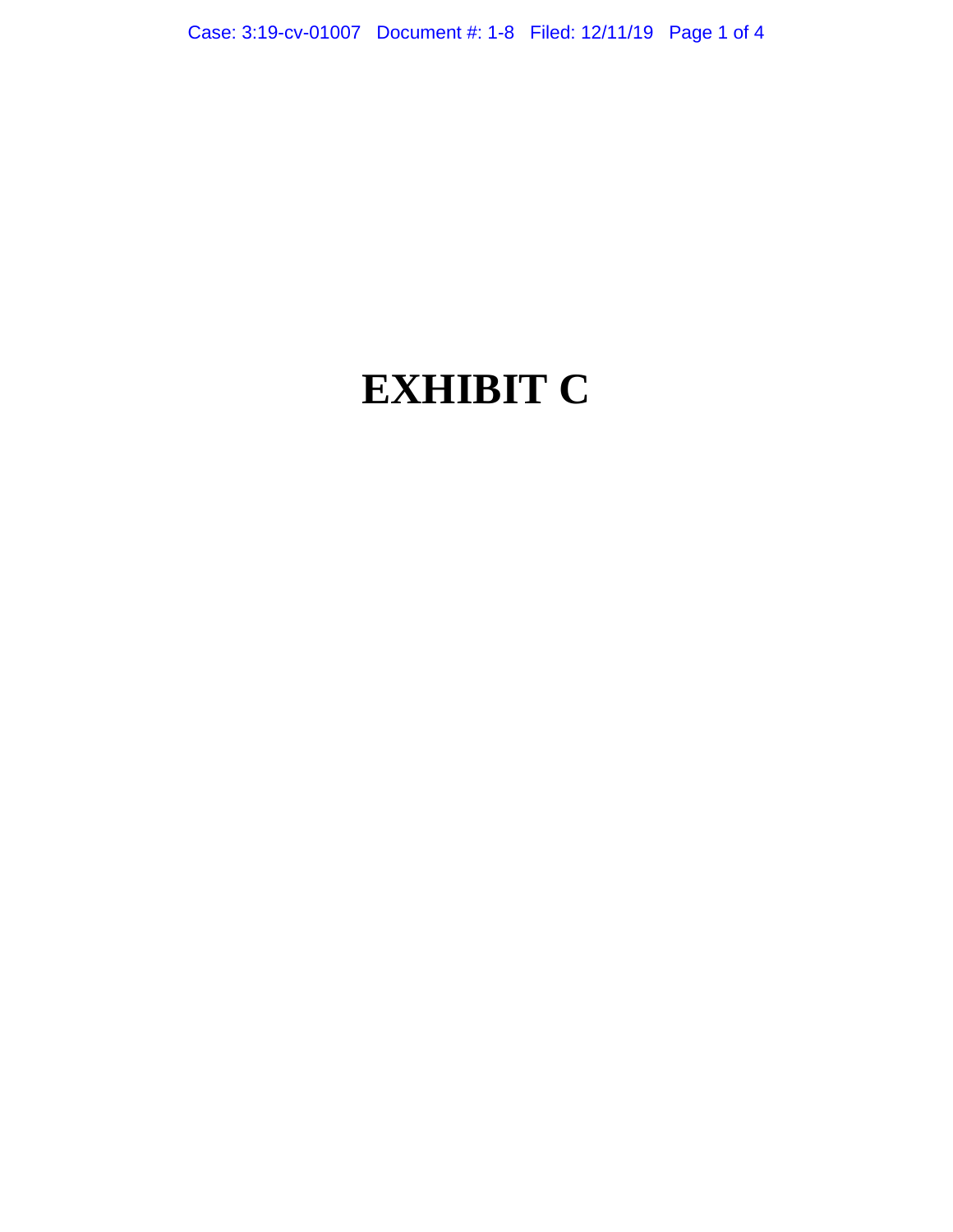## 1007 Document #: 1-8 Filed: 12/11/19 Page 2 of 4

## **Contact**

[www.linkedin.com/in/becky](https://www.linkedin.com/in/becky-cameron-valcq-2aa4a28?jobid=1234&lipi=urn%3Ali%3Apage%3Ad_jobs_easyapply_pdfgenresume%3BVGXVRLq%2BRFe0MgJaHlEISw%3D%3D&licu=urn%3Ali%3Acontrol%3Ad_jobs_easyapply_pdfgenresume-v02_profile)[cameron-valcq-2aa4a28 \(LinkedIn\)](https://www.linkedin.com/in/becky-cameron-valcq-2aa4a28?jobid=1234&lipi=urn%3Ali%3Apage%3Ad_jobs_easyapply_pdfgenresume%3BVGXVRLq%2BRFe0MgJaHlEISw%3D%3D&licu=urn%3Ali%3Acontrol%3Ad_jobs_easyapply_pdfgenresume-v02_profile)

## Top Skills

Renewable Energy Energy Law Energy

### Languages

Spanish

## Honors-Awards

40 Under 40 Winner - 2013 G.I.R.L. Leadership Award (Risk-Taker)

# Becky Cameron Valcq

Chair of Public Service Commission of Wisconsin Milwaukee, Wisconsin

# **Summary**

In January, 2019 I was appointed by Governor Tony Evers to a 6 year term as Commissioner at the Public Service Commission of Wisconsin. Additionally, I was appointed to serve a 2 year term as **Chair** 

The Public Service Commission is an independent regulatory agency charged with the regulation of Wisconsin's more than 1,000 public utilities, including those which are municipally owned. In my role as Chairperson, I am a member of the Governor's Cabinet.

I am the first Latina to hold this position.

Prior to my appointment I was a Partner in Quarles & Brady's Energy and Environmental Group and focused my practice on regulatory, compliance and energy law. Previously, I was regulatory counsel for Wisconsin Electric Power Company where I advised on all areas of regulatory law in multiple jurisdictions as well as compliance and legislative matters.

I am a member of the Wisconsin and American Bar Associations. I am a member of the National Association of Regulatory Utility Commissioners and serve on the Committee in Water and the Subcommittee on Supplier and Workforce Diversity.

I served on the Board of Directors for Cristo Rey Milwaukee Jesuit High School, Girl Scouts of Wisconsin Southeast, the Hispanic Professionals of Greater Milwaukee, and the Milwaukee Art Museum - Friends of Art. I also served on the Board of Trustees for Columbia College of Nursing. In addition, I served on the United Way Teen Pregnancy Prevention Oversight Committee, the President's Advisory Council Of Mount Mary University and Marquette University Law School's Diversity Recruitment Committee.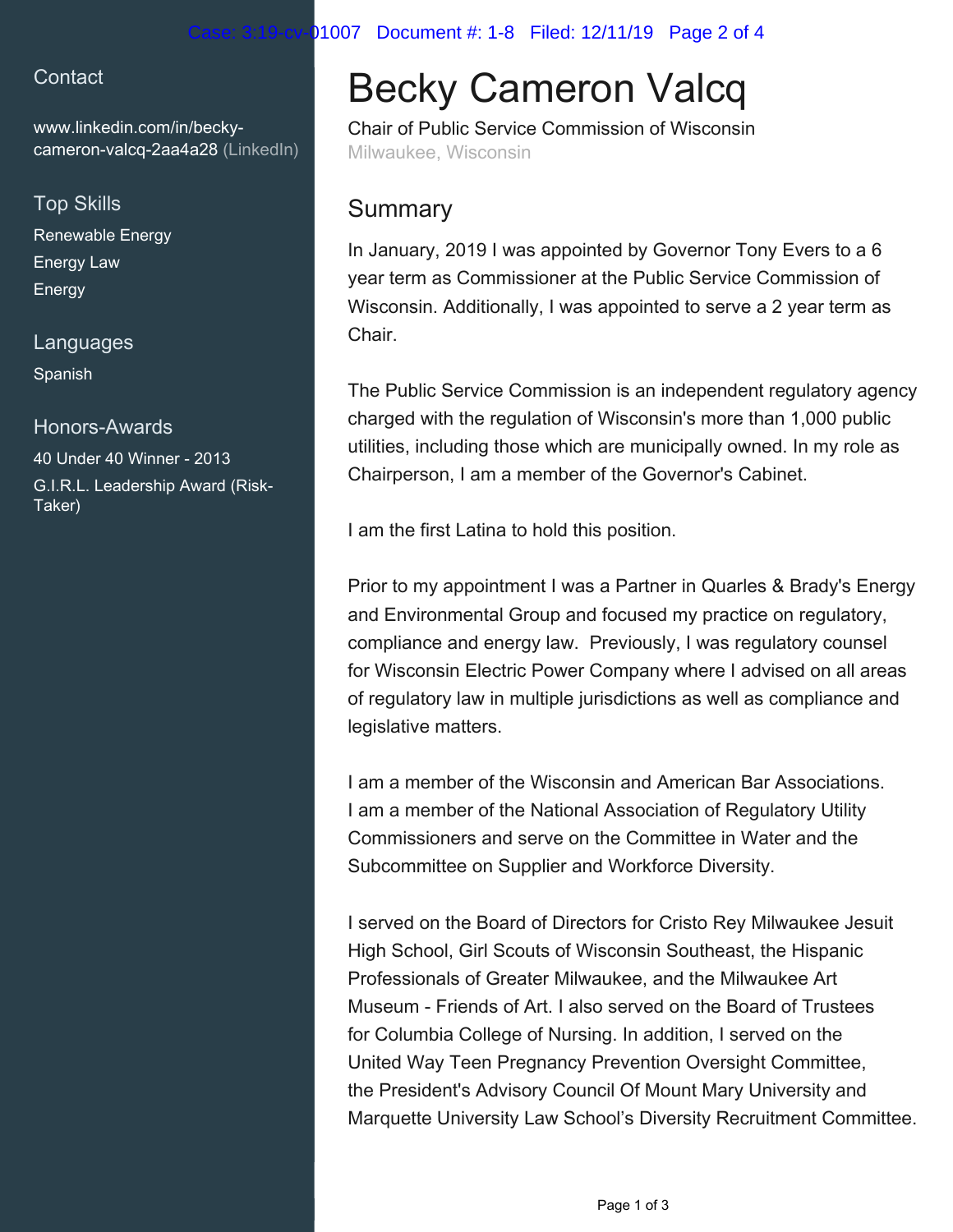#### 1007 Document #: 1-8 Filed: 12/11/19 Page 3 of 4

In 2013 I was recognized as one of the Business Journal's "40 Under 40", an award which recognizes the future community leaders of Southeastern Wisconsin.

# **Experience**

Public Service Commission of Wisconsin **Chairperson** January 2019 - Present Madison, Wisconsin

Quarles & Brady LLP Partner September 2017 - January 2019 (1 year 5 months) Milwaukee, WI

Partner in Quarles & Brady's Energy, Environment and Natural Resources Group, specializing in regulatory and energy law.

Quarles & Brady is a multidisciplinary AmLaw 200 legal services provider with 500 attorneys practicing at the top of the profession in Chicago, Indianapolis, Madison, Milwaukee, Naples, Phoenix, Scottsdale, Tampa, Tucson, and Washington, D.C. Our national presence allows us to draw upon a group of highly skilled attorneys from all across the country to ensure the right people are working on our clients' matters. We have extensive experience working with the full industrial gamut, from cutting-edge technology to traditional manufacturing, and we have developed an extensive network of relationships with international legal counsel around the world, allowing us to effectively handle important matters for our clients on a global scale.

Lammi Sports Management General Counsel June 2014 - May 2015 (1 year)

Lammi Sports Management represents professional athletes in their endorsement and marketing opportunities along with a specialization in speaker negotiation, television production and sales and sports marketing implementation. As General Counsel, I oversaw all legal aspects of the company including contract negotiation and drafting, compliance matters and implementation of processes and procedures.

#### We Energies